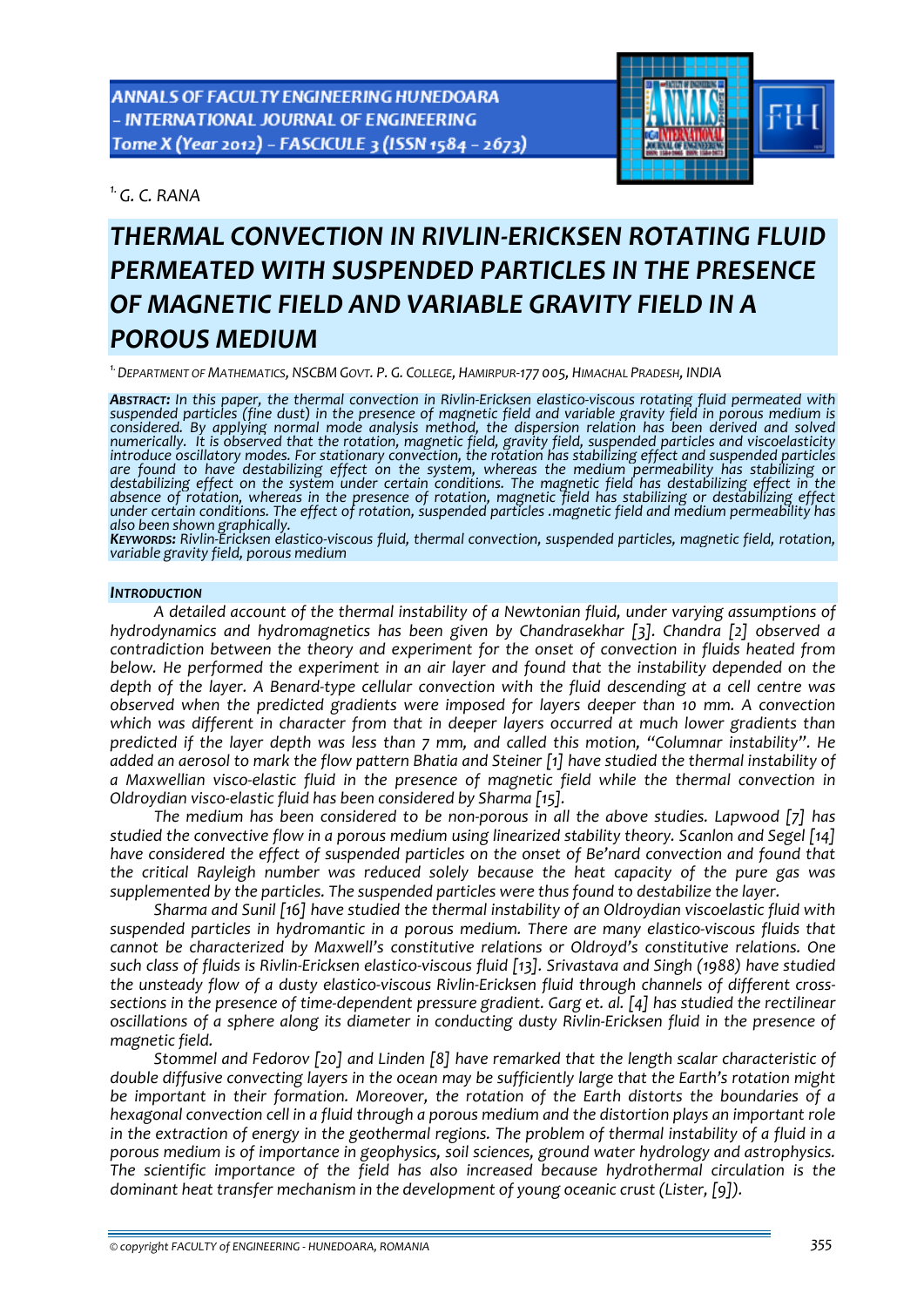*Thermal instability of a fluid layer under variable gravitational field heated from below or above is investigated analytically by Pradhan and Samal [10]. Although the gravity field of the Earth is varying* with height from its surface, we usually neglect this variation for laboratory purposes and treat the field as constant. However, this may not the case for large scale flows in the ocean, the atmosphere or the *mantle. It can become imperative to consider gravity as a quantity varying with distance from the centre.* 

*Sharma and Rana [17] have studied Thermal instability of a Walters' (Model B') elastico‐viscous in the presence of variable gravity field and rotation in porous medium. Sharma and Rana [18] have also studied the thermosolutal instability of Rivlin‐Ericksen rotating fluid in the presence of magnetic field and variable gravity field in porous medium. Kumar and Sharma [6] have studied the effect of suspended particles on thermal convection in viscoelastic fluid in hydromagnetics whereas Rana and Kumar [12] studied thermal instability of Rivlin‐Ericksen Elastico‐Viscous rotating fluid permitted with suspended particles and variable gravity field in porous medium. Recently, Rana [11] studied thermal instability of compressible Rivlin‐Ericksen elastico‐viscous rotating fluid permeated with suspended dust particles in porous medium*

*Keeping in mind the importance in various applications mentioned above, my interest, in the present paper is to study the thermal convection in Rivlin‐Ericksen elastico‐viscous rotating fluid permitted with suspended particles in the presence of magnetic field and variable field in porous medium.*

#### *FORMULATION OF THE PROBLEM*

*Consider an infinite horizontal layer of an electrically conducting Rivlin‐Ericksen elastico‐viscous* fluid of depth d in a porous medium bounded by the planes  $z = 0$  and  $z = d$  in an isotropic and *homogeneous medium* of *porosity*  $\epsilon$  *and permeability*  $k<sub>1</sub>$ , *which is acted upon by a uniform rotation* 



*Figure 1. Schematic sketch of physical situation*

<sup>Ω</sup>*(0, 0,* <sup>Ω</sup>*), uniform vertical magnetic field H(0,0,H) and variable gravity*  $g(0, 0, -g)$ ,  $g = \lambda g_0$ ,  $g_0(>0)$  *is the value of g at z = 0 and λ can positive or negative as gravity increases or decreases upward from its value*  $g_{0}$ .

*This layer is heated from below such that a steady adverse temperature gradient*  $_{\beta=||}^{|a||}$ ⎠  $\left(\left|\frac{dT}{d\tau}\right|\right)$  $\beta = \left(\left|\frac{dT}{dz}\right|\right)$  *is* 

*maintained. The character of equilibrium of this initial static state is determined by supposing that the system is slightly disturbed and then following its further evolution. The hydromagnetic equations in porous medium [Chandrasekhar (1981), Joseph (1976), Rivlin and Ericksen (1955), relevant to the problem are*

 $(\vec{q} \cdot \nabla) \vec{q} = -\frac{1}{\rho_0} \nabla p + \vec{g} \cdot I + \frac{\delta \rho}{\rho_0} - \frac{I}{k_0} \cdot v + v \frac{\partial}{\partial t} \cdot \vec{q} + \frac{2}{\epsilon} (\vec{q} \times \vec{\Omega}) + \frac{K'N}{\rho_0 \epsilon} (\vec{q}_d - \vec{q}) + \frac{\mu_e}{4\pi \rho_0} (\nabla \times \vec{H}) \times \vec{H},$  $\frac{1}{k_1}$  *v* + *v*  $\frac{\partial}{\partial t}$   $\vec{q}$  +  $\frac{2}{\epsilon}$   $(\vec{q} \times \vec{Q}) + \frac{K'N}{\rho_o \epsilon}$ *ρ*  $\frac{1}{\rho_o} \nabla p + \vec{g} \quad l + \frac{\delta \rho}{\rho_o}$  $\frac{1}{q}(\vec{q} \cdot \nabla) \vec{q} = -\frac{1}{q}$ *t 1*  $\partial \vec{q}$ *0*  $\frac{\mu}{\rho}$  *e d d*<sub>*d*</sub> - *d*) +  $\frac{\mu_e}{4\pi\mu}$  $\overrightarrow{O}$   $\neq$   $\overrightarrow{2}$   $\left(\neq$   $\overrightarrow{O}\right)$   $\overrightarrow{K}$ 0  $P_0$   $\mathbf{v}_1$  $\vec{q}$  +  $\vec{l}$  ( $\vec{q}$  )  $\vec{q}$  =  $\vec{l}$  -  $\nabla \vec{r}$  r  $\vec{r}$   $\vec{r}$  +  $\frac{\partial \rho}{\partial t}$  =  $\vec{l}$  +  $\frac{\partial \rho}{\partial t}$  =  $\vec{q}$  +  $\frac{\partial}{\partial t}$  =  $\vec{q}$  +  $\frac{2}{\sigma}$  ( $\vec{q}$   $\times \vec{q}$ ) +  $\frac{\partial}{\partial t}$  =  $\frac{K}{N}$ ( $\vec{q}$  =  $\frac{\partial}{\partial t} \vec{q} + \frac{\pi}{\epsilon} (\vec{q} \times \Omega) + \frac{\pi}{\rho_0 \epsilon} (\vec{q}_d - \vec{q}) + \frac{\pi}{4\pi \rho_0} (\nabla \times H) \times$  $\frac{\partial \vec{q}}{\partial t} + \frac{1}{\epsilon} (\vec{q} \cdot \nabla) \vec{q} = -\frac{I}{\rho_0} \nabla p + \vec{g} \quad I + \frac{\delta \rho}{\rho_0} - \frac{I}{k_1} \quad v + v \frac{\partial}{\partial t}$ ∂ ∈ *(1)*

$$
\nabla \cdot \vec{q} = 0 \tag{2}
$$

$$
E\frac{\partial T}{\partial t} + (q.\nabla)T + \frac{nNc_{pt}}{\rho_o C_f} \left[ \epsilon \frac{\partial}{\partial t} + q_d.\nabla \right] T = \kappa \nabla^2 T,
$$
\n(3)

$$
\nabla \cdot \vec{H} = 0 \tag{4}
$$

$$
\in \frac{\partial \vec{H}}{\partial t} = \nabla \times (\vec{q} \times \vec{H}) + \in \eta \nabla^2 \vec{H}.
$$
 (5)

where  $E = \epsilon + (1 - \epsilon) \frac{\rho_s C_s}{\rho_s C_s}$ ⎠ ⎞  $\mid$ ⎝  $=\in + (1 - \in)$ *0 f s s C*  $E = \epsilon + (1 - \epsilon) \left( \frac{\rho_s C_s}{\rho_o C_f} \right) \rho_s$ ,  $C_s$ ,  $\rho_o$ ,  $C_f$  denote the density and heat capacity of solid (porous) matrix

*and fluid respectively. The equation of state is*

$$
\rho = \rho_o \left[ 1 - \alpha (T - T_o) \right],\tag{6}
$$

where the suffix zero refers to values at the reference level  $z = 0$ . Here  $\rho, v, v', p, \in, T, \mu_s, \alpha, q(0,0,0)$  and *H(0,0,H) stand for density, kinematic viscosity, kinematic viscoelasticity, pressure, medium porosity, temperature, magnetic permeability, thermal coefficient of expansion, velocity of the fluid and* magnetic field. Here  $q_a(\bar{x},t)$  and  $N(\bar{x},t)$  denote the velocity and number density of the particles *respectively, K 6*πρυη *'* = , *where η is particle radius, is the Stokes drag coefficient,*  $q_d = (l, r, s)$  and  $\overline{x} = (x, y, z)$ .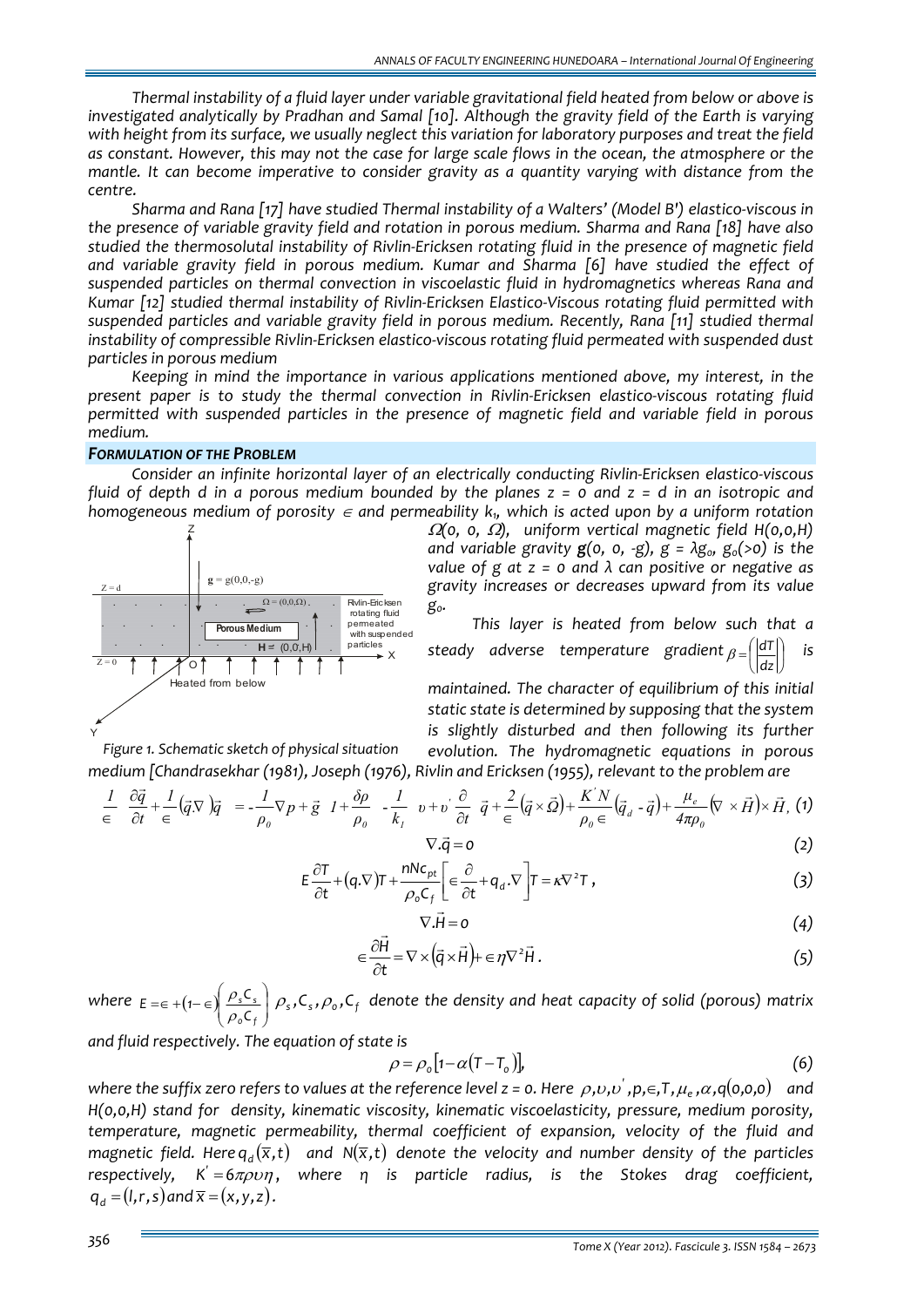If mN is the mass of particles per unit volume, then the equations of motion and continuity for the *particles are*

$$
mN\left[\frac{\partial q_d}{\partial t} + \frac{1}{\epsilon}(q_d \cdot \nabla)q_d\right] = K'N(q - q_d),\tag{7}
$$

$$
\in \frac{\partial N}{\partial t} + \nabla . (Nq_d) = 0. \tag{8}
$$

*The presence of particles adds an extra force term proportional to the velocity difference* between particles and fluid and appears in the equation of motion (1). Since the force exerted by the fluid on the particles is equal and opposite to that exerted by the particles on the fluid, there must be an extra force term, equal in magnitude but opposite in sign, in the equations of motion for the particles *(7). The buoyancy force on the particles is neglected. Interparticles reactions are not considered either since we assume that the distance between the particles are quite large compared with their diameters. These assumptions have been used in writing the equations of motion (7) for the particles.*

The initial state of the system is taken to be quiescent laver (no settling) with a uniform particle *distribution number. The initial state is* 

$$
q = (0,0,0), q_d = (0,0,0), T = -\beta z + T_o, \rho = \rho_o (1 + \alpha \beta z), N = N_o, a constant.
$$
 (9)

## *THE PERTURBATION EQUATIONS*

*Let q*(*u,v,w*), *q<sub>d</sub>*(*l,r,s*), *θ, δp and δρ denote, respectively, the perturbations in fluid velocity*  $q(0,0,0)$ , the perturbation in particle velocity  $q_d(0,0,0)$ , temperature *T*, pressure *p* and density  $\rho$ .

*The change in density δρ caused by perturbation θ temperature is given by*

$$
\delta \rho = -\alpha \rho_0 \, \theta. \tag{10}
$$

*The linearized perturbation equations governing the motion of fluids are* 

$$
\frac{1}{\epsilon} \frac{\partial q}{\partial t} = -\frac{1}{\rho_o} \nabla \delta p - \vec{g} \alpha \theta - \frac{1}{k_1} \quad v + v' \frac{\partial}{\partial t} \quad \vec{q} + \frac{2}{\epsilon} (\vec{q} \times \vec{\Omega}) + \frac{K' N}{\rho_o \epsilon} (\vec{q}_d - \vec{q}) + \frac{\mu_e}{4 \pi \rho_o} (\nabla \times \vec{h}) \times \vec{H}, \tag{11}
$$

$$
\nabla \cdot \vec{q} = 0 \tag{12}
$$

$$
\left(\frac{m}{K^{'}}\frac{\partial}{\partial t} + 1\right)\vec{q}_d = \vec{q},\qquad(13)
$$

$$
(E + b \in \frac{\partial \theta}{\partial t} = \beta (w + bs) + \kappa \nabla^2 \theta, \qquad (14)
$$

$$
\nabla \cdot \vec{h} = 0 \tag{15}
$$

$$
\in \frac{\partial H}{\partial t} = (\vec{H}.\nabla)\vec{q} + \in \eta \nabla^2 \theta, \qquad (16)
$$

*where 0 f pt C mNC*  $b = \frac{m \cdot \epsilon_{pt}}{\rho_{o} C_{f}}$ , and w, s, are the vertical fluid and particles velocity.

*In the Cartesian form, equations (11)‐(16) can be expressed as* 

$$
\frac{1}{\epsilon} \left( \frac{m}{K'} \frac{\partial}{\partial t} + 1 \right) \frac{\partial u}{\partial t} = -\frac{1}{\rho_o} \left( \frac{m}{K'} \frac{\partial}{\partial t} + 1 \right) \frac{\partial}{\partial x} (\delta p) - \frac{1}{k_1} \left( \frac{m}{K'} \frac{\partial}{\partial t} + 1 \right) \left( \nu + \nu' \frac{\partial}{\partial t} \right) u
$$
\n
$$
- \frac{mN}{\epsilon} \frac{\partial u}{\rho_o} + \frac{\mu_e H}{4 \pi \rho_o} \left( \frac{\partial h_x}{\partial z} - \frac{\partial h_z}{\partial x} \right) + \frac{2}{\epsilon} \left( \frac{m}{K'} \frac{\partial}{\partial t} + 1 \right) \Omega v,
$$
\n(17)

$$
\in \rho_o \quad \partial t \quad 4\pi \rho_o \quad (\partial z \quad \partial x) \quad \in (\mathcal{K'} \quad \partial t \quad )^{-1},
$$
\n
$$
\frac{1}{\epsilon} \left( \frac{m}{\mathcal{K'}} \frac{\partial}{\partial t} + 1 \right) \frac{\partial v}{\partial t} = -\frac{1}{\rho_o} \left( \frac{m}{\mathcal{K'}} \frac{\partial}{\partial t} + 1 \right) \frac{\partial}{\partial y} (\partial p) - \frac{1}{\mathcal{K}_1} \left( \frac{m}{\mathcal{K'}} \frac{\partial}{\partial t} + 1 \right) \left( v + v' \frac{\partial}{\partial t} \right) v \tag{18}
$$

$$
-\frac{mN}{\epsilon \rho_{o}} \frac{\partial v}{\partial t} + \frac{\mu_{e}H}{4\pi \rho_{o}} \left( \frac{\partial h_{y}}{\partial z} - \frac{\partial h_{z}}{\partial y} \right) + \frac{2}{\epsilon} \left( \frac{m}{K} \frac{\partial}{\partial t} + 1 \right) \Omega u,
$$
  

$$
\frac{1}{\epsilon} \left( \frac{m}{K} \frac{\partial}{\partial t} + 1 \right) \frac{\partial w}{\partial t} = -\frac{1}{\rho_{o}} \left( \frac{m}{K} \frac{\partial}{\partial t} + 1 \right) \frac{\partial}{\partial z} (\delta p) - \frac{1}{k_{1}} \left( \frac{m}{K} \frac{\partial}{\partial t} + 1 \right) \left( v + v \frac{\partial}{\partial t} \right) w
$$
(19)

$$
-\frac{mN}{\epsilon \rho_o} \frac{\partial u}{\partial t} + \frac{\mu_e H}{4\pi \rho_o} \left( \frac{\partial h_y}{\partial x} - \frac{\partial h_x}{\partial y} \right) + g \alpha \theta,
$$
\n
$$
\frac{\partial u}{\partial x} + \frac{\partial v}{\partial y} + \frac{\partial w}{\partial z} = 0,
$$
\n(20)

$$
\frac{1}{\partial x} + \frac{1}{\partial y} + \frac{1}{\partial z} = 0,
$$
\n
$$
\frac{\partial \theta}{\partial y} = 0,
$$
\n
$$
\frac{\partial \theta}{\partial z} = 0,
$$
\n
$$
\frac{\partial \theta}{\partial z} = 0,
$$
\n
$$
\frac{\partial \theta}{\partial z} = 0,
$$

$$
(E + b \epsilon) \frac{\partial \theta}{\partial t} = \beta (w + bs) + \kappa \nabla^2 \theta , \qquad (21)
$$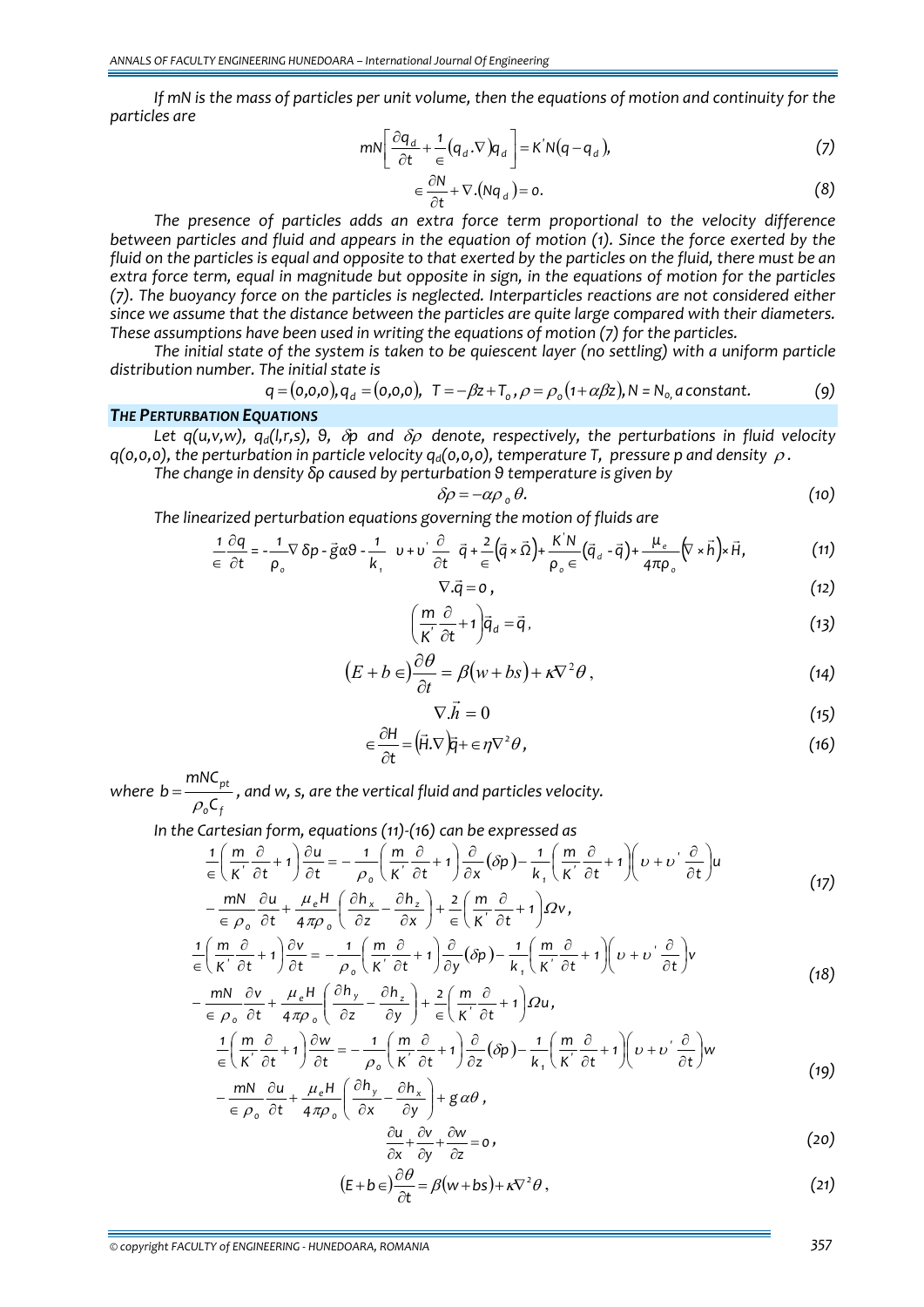$$
\in \frac{\partial h_x}{\partial t} = H \frac{\partial u}{\partial z} + \in \eta \nabla^2 h_x,
$$
\n(22)

$$
\epsilon \frac{\partial h_y}{\partial t} = H \frac{\partial u}{\partial z} + \epsilon \eta \nabla^2 h_y, \qquad (23)
$$

$$
\in \frac{\partial h_z}{\partial t} = H \frac{\partial u}{\partial z} + \in \eta \nabla^2 h_z,
$$
\n(24)

$$
\frac{\partial h_x}{\partial x} + \frac{\partial h_y}{\partial y} + \frac{\partial h_z}{\partial z} = 0.
$$
 (25)

*Operating equation (17) and (18) by* <sup>∂</sup>*<sup>x</sup>* <sup>∂</sup> *and* ∂*y* <sup>∂</sup> *respectively, adding and using equation (22)‐(25),*

*we get*

$$
\frac{1}{\epsilon} \left( \frac{m}{K'} \frac{\partial}{\partial t} + 1 \right) \frac{\partial}{\partial t} \left( \frac{\partial w}{\partial z} \right) = -\frac{1}{\rho_o} \left( \frac{m}{K'} \frac{\partial}{\partial t} + 1 \right) \left( \nabla^2 - \frac{\partial^2}{\partial z^2} \right) \delta p - \frac{1}{k_1} \left( \frac{m}{K'} \frac{\partial}{\partial t} + 1 \right) \left( \nu + \nu' \frac{\partial}{\partial t} \right) \left( \frac{\partial w}{\partial z} \right) \tag{26}
$$
\n
$$
- \frac{m}{\epsilon} \frac{\partial}{\rho_o} \frac{\partial}{\partial t} \left( \frac{\partial w}{\partial z} \right) + \frac{\mu_e H}{4 \pi \rho_o} \nabla^2 h_z - \frac{2}{\epsilon} \left( \frac{m}{K'} \frac{\partial}{\partial t} + 1 \right) \Omega \zeta,
$$

*where y u x v*  $\zeta = \frac{\partial v}{\partial x} - \frac{\partial u}{\partial y}$  is the *z*-component of vorticity.

*Operating equation (19) and (26) by*  $\sqrt{v^2 - \frac{U}{\hat{\sigma}^2}}$ ⎠ ⎞  $\parallel$ ⎝ ⎛  $\nabla^2 - \frac{\partial^2}{\partial z^2}$ *z and* ∂*z* <sup>∂</sup>  *respectively and adding to eliminate*  <sup>δ</sup>*<sup>p</sup>* 

*between equations (19) and (26), we get*

$$
\frac{1}{\epsilon} \left( \frac{m}{K'} \frac{\partial}{\partial t} + 1 \right) \frac{\partial}{\partial t} \left( \nabla^2 w \right) = -\frac{1}{k_1} \left( \frac{m}{K'} \frac{\partial}{\partial t} + 1 \right) \left( \nu + \nu' \frac{\partial}{\partial t} \right) \nabla^2 w + g \left( \frac{\partial^2}{\partial x^2} + \frac{\partial^2}{\partial y^2} \right) \left( \frac{m}{K'} \frac{\partial}{\partial t} + 1 \right) \alpha \theta
$$
\n
$$
- \frac{m}{\epsilon} \frac{\partial}{\rho_o} \frac{\partial}{\partial t} \left( \nabla^2 w \right) + \frac{\mu_e H}{4 \pi \rho_o} \left( \frac{m}{K'} \frac{\partial}{\partial t} + 1 \right) \frac{\partial}{\partial t} \left( \nabla^2 h_z \right) - \frac{2}{\epsilon} \left( \frac{m}{K'} \frac{\partial}{\partial t} + 1 \right) \Omega \frac{\partial \zeta}{\partial z},
$$
\n
$$
\nabla^2 = \frac{\partial^2}{\partial x^2} + \frac{\partial}{\partial x^2} + \frac{\partial}{\partial x^2}.
$$
\n(27)

*where <sup>2</sup> <sup>2</sup> <sup>2</sup>* ∂x<sup>2</sup> ∂y<sup>2</sup> ∂z

> *Operating equation (17) and (18) by*  $-\frac{\partial}{\partial y}$  *and* ∂*x* <sup>∂</sup> *respectively and adding, we get*

$$
\frac{1}{\epsilon} \frac{m}{K} \frac{\partial}{\partial t} + I \frac{\partial \zeta}{\partial t} = -\frac{I}{k_1} \frac{m}{K} \frac{\partial}{\partial t} + I \quad v + v \frac{\partial}{\partial t} \zeta - \frac{mN}{\epsilon} \frac{\partial \zeta}{\partial t} + \frac{\mu_e H}{4\pi \rho_0} \frac{m}{K} \frac{\partial}{\partial t} + I \frac{\partial \zeta}{\partial t} + \frac{2}{\epsilon} \frac{m}{K} \frac{\partial}{\partial t} + I \Omega \frac{\partial w}{\partial z}, \quad (28)
$$

*where y h x*  $\frac{dh_y}{dt} - \frac{\partial h_x}{dt}$  $\frac{\partial h_y}{\partial x} - \frac{\partial h_z}{\partial y}$  $\xi = \frac{y}{2} - \frac{y}{2}$  is the z-component of current density.

> *Operating equations (22) and (23) by* <sup>∂</sup>*<sup>y</sup>* <sup>∂</sup> <sup>−</sup>  *and* ∂*x* <sup>∂</sup> *respectively and adding, we get*  $H \frac{\partial S}{\partial t} + \epsilon \eta \nabla^2 \xi$ . *t*  $\frac{\partial \xi}{\partial x} = H \frac{\partial \xi}{\partial y} + \epsilon \eta \nabla^2 \xi.$  $\epsilon \frac{\partial \xi}{\partial t} = H \frac{\partial \xi}{\partial t} + \epsilon \eta \nabla^2 \xi.$  (29)

#### *DISPERSION RELATION AND DISCUSSION*

*Analyzing the disturbances into normal modes, we assume that the perturbation quantities have x, y and t dependence of the form* 

$$
[w,s,\theta,\zeta,h_z,\xi] = [W(z),S(z),\Theta(z),Z(z),K(z)]\exp(ik_x+ik_y+nt),\tag{30}
$$

Where  $k_x$  and  $k_y$  are the wave numbers in the x and y directions,  $k=[k_x{}^2+k_y{}^2\,V^2$  is the resultant wave *number and n is the frequency of the harmonic disturbance, which is, in general, a complex constant. Using expression (30) in (27)‐(29), (24) and (21) become*

$$
\frac{n}{\epsilon} \left( \frac{d^2}{dz^2} - k^2 \right) W = -g k^2 \alpha \Theta - \frac{1}{k_1} \left( \nu + \nu' n \right) \left( \frac{d^2}{dz^2} - k^2 \right) W - \frac{m N n}{\epsilon \rho_0 \left( \frac{m}{K} n + 1 \right)} \left( \frac{d^2}{dz^2} - k^2 \right) W
$$
\n
$$
- \frac{2 \Omega}{\epsilon} \frac{dZ}{dz} + \frac{\mu_e H}{4 \pi \rho_0} \frac{d}{dz} \left( \frac{d^2}{dz^2} - k^2 \right) K,
$$
\n(31)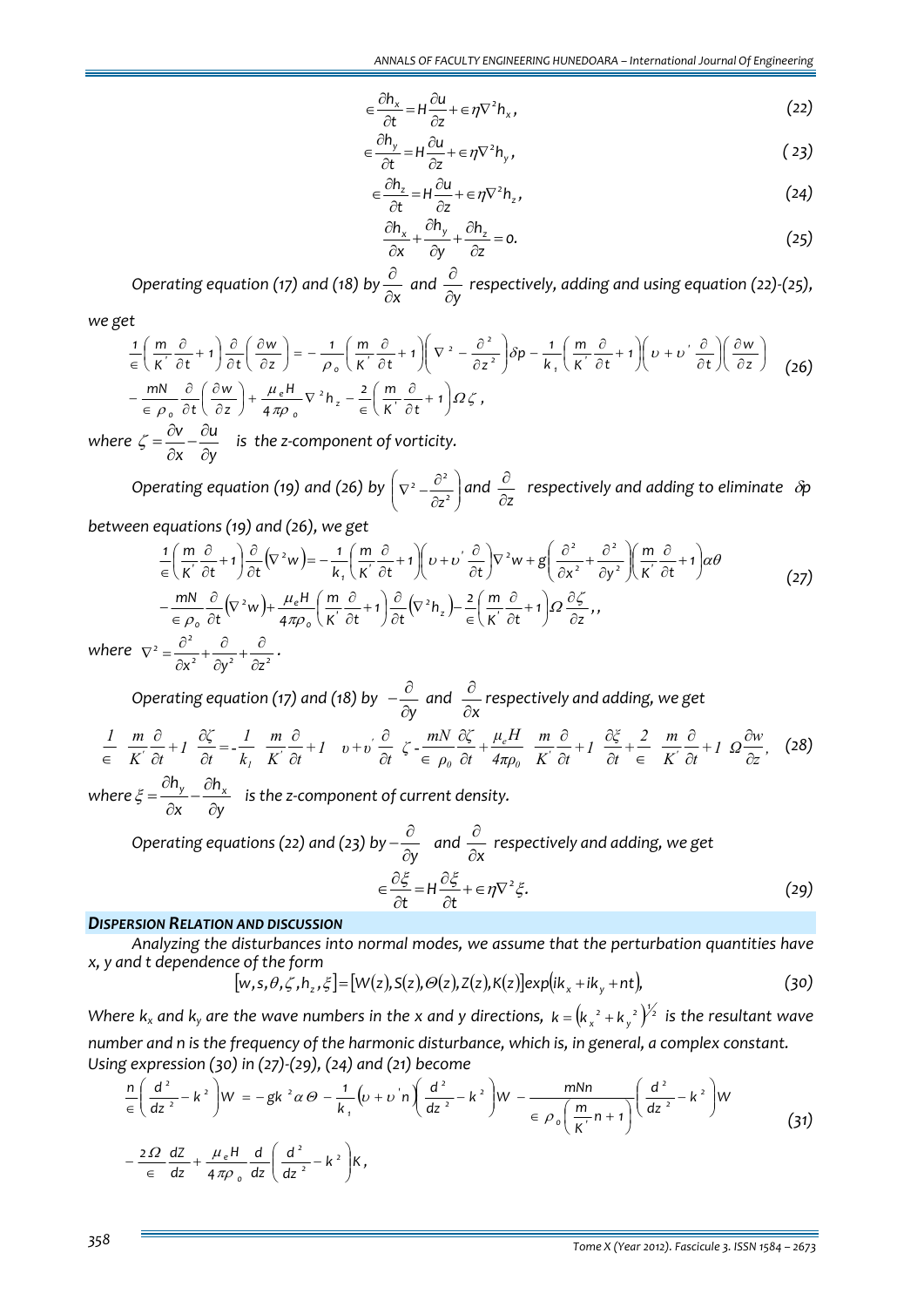$$
\frac{n}{\epsilon}Z = -\frac{1}{k_1}\left(\nu + \nu' n\right)W - \frac{mNn}{\epsilon \rho_0 \left(\frac{m}{K}n + 1\right)}Z - \frac{2\Omega}{\epsilon} \frac{dW}{dz} + \frac{\mu_e H}{4\pi \rho_0} \frac{d}{dz}DX\,,\tag{32}
$$

$$
\epsilon nX = H\frac{dz}{dz} + \epsilon \eta \left(\frac{d^2}{dz^2} - k^2\right) X,
$$
\n(33)

$$
\epsilon nK = H\frac{dW}{dz} + \epsilon \eta \left(\frac{d^2}{dz^2} - k^2\right)K,
$$
\n(34)

$$
(E+b\epsilon)n\Theta = \beta(W+bS) + \kappa \left(\frac{d^2}{dz^2} - k^2\right)\Theta,
$$
\n(35)

*Equations (31) – (35) in non‐dimensional form, become*

$$
\left[\frac{\sigma}{\epsilon}\left(1+\frac{M}{1+\tau_{1}\sigma}\right)+\frac{1+F\sigma}{P_{1}}\right](D^{2}-a^{2})W+\frac{g\alpha a^{2}d^{2}\Theta}{\upsilon}+\frac{2\Omega d^{3}}{\epsilon\upsilon}DZ-\frac{\mu_{e}Hd}{4\pi\rho_{o}\upsilon}(D^{2}-a^{2})DK=0, \tag{36}
$$

$$
\left[\frac{\sigma}{\epsilon}\left(1+\frac{M}{1+\tau_{1}\sigma}\right)+\frac{1+\Gamma\sigma}{P_{l}}\right]Z=\left(\frac{2\Omega d}{\epsilon v}\right)DW-\frac{\mu_{e}Hd}{4\pi\rho_{o}v}DX,
$$
\n(37)

$$
\left(D^2 - a^2 - p_1 \sigma\right)X = -\left(\frac{Hd}{\epsilon \eta}\right)DZ,\tag{38}
$$

$$
\left(D^2 - a^2 - p_2 \sigma\right)K = -\left(\frac{Hd}{\epsilon \eta}\right)DW,
$$
\n(39)

$$
\left(D^2 - a^2 - Ep_1\sigma\right)\Theta = -\left(\frac{\beta d}{\kappa}\right)\left(\frac{B + \tau_1\sigma}{1 + \tau_1\sigma}\right)W,\tag{40}
$$

*where we* have put  $a = kd$ ,  $\sigma = \frac{nd^2}{k}$ ,  $\tau = \frac{m}{k'}$ ,  $\tau_1 = \frac{\tau v}{d^2}$ ,  $F = \frac{v^2}{d^2}$  $\frac{1}{2}$   $\frac{1}{2}$   $\frac{1}{2}$ *2*  $\frac{nd^2}{\nu}$ ,  $\tau = \frac{m}{K'}$ ,  $\tau_1 = \frac{\tau \nu}{d^2}$ ,  $F = \frac{\nu}{d}$  $\sigma = \frac{H}{v}, \tau = \frac{H}{K}, \tau_1 = \frac{U}{d^2}, F = \frac{U}{d^2}, E_1 = E + b \in, B = b + 1, P_1 = \frac{R_1}{d^2}$  $P_{\parallel} = \frac{k_1}{l^2}$ , is the *dimensionless medium permeability,*  $p_1 = \frac{c}{K}$  $p_{1} = \frac{\upsilon}{\kappa}$ , is the thermal Prandtl number,  $p_{1} = \frac{\upsilon}{\eta}$  $p_{1} = \frac{\upsilon}{n}$  , is the magnetic *Prandtl number and*  $D^* = d \frac{d}{dz}$  and the superscript \* is suppressed. Applying the operator  $(D^2 - a^2 - p_2 \sigma)$ *to the equation (37) to eliminate X between equations (37) and (38), we get*  $\int \left[ \sigma \begin{pmatrix} 0 & \mathbf{M} \\ \mathbf{M} \end{pmatrix} \right]_{1}^{\mathsf{I}} + \left[ \sigma \right]_{\left[ \mathsf{D}^{2} \right]} \left[ \begin{pmatrix} 2 & \mathbf{M} \\ \mathbf{M} \end{pmatrix} \right]_{2}^{\mathsf{I}} \left[ \begin{pmatrix} 2 & \mathbf{M} \\ \mathbf{M} \end{pmatrix} \right]_{2}^{\mathsf{I}} \left[ \begin{pmatrix} 2 & \mathbf{M} \\ \mathbf{M} \end{pmatrix} \right]_{2}^{\mathsf{I}}$ Ω

$$
\left\{\left[\frac{\sigma}{\epsilon}\left(1+\frac{M}{1+\tau_{1}\sigma}\right)+\frac{1+F\sigma}{P_{1}}\right](D^{2}-a^{2}-p_{2}\sigma)+\frac{Q}{\epsilon}D^{2}\right\}W=\frac{2\Omega d^{2}}{\upsilon}\left(D^{2}-a^{2}-p_{2}\sigma\right)DW.
$$
\n(41)

*Eliminating K, Θ and Z between equations (36) – (41), we obtain*

$$
\left\{\left[\frac{\sigma}{e}\left(1+\frac{M}{1+\tau_{1}\sigma}\right)+\frac{1+F\sigma}{P_{1}}\right](D^{2}-a^{2})\left(D^{2}-a^{2}-P_{2}\sigma\right)(D^{2}-a^{2}-E_{1}p_{1}\sigma)\right\}W
$$
\n
$$
+Ra^{2}\lambda\left(\frac{B+\tau_{1}\sigma}{1+\tau_{1}\sigma}\right)(D^{2}-a^{2}-P_{2}\sigma)W + \frac{Q}{e}(D^{2}-a^{2})\left(D^{2}-a^{2}-E_{1}p_{1}\sigma\right)W
$$
\n
$$
=\frac{\frac{T_{A}}{e^{2}}(D^{2}-a^{2}-p_{2}\sigma)^{2}(D^{2}-a^{2}-E_{1}p_{1}\sigma)}{\left[\frac{\sigma}{e}\left(1+\frac{M}{1+\tau_{1}\sigma}\right)+\frac{1+F\sigma}{P_{1}}\right](D^{2}-a^{2}-p^{2}\sigma)+\frac{Q}{e}D^{2}}D^{2}W=0,
$$
\n
$$
=C\frac{\sigma}{e^{2}}(d^{4})
$$
\n
$$
=C\frac{\sigma}{e^{2}}(d^{4})
$$
\n
$$
=C\frac{\sigma}{e^{2}}(d^{4})
$$
\n
$$
=C\frac{\sigma}{e^{2}}(d^{4})
$$
\n
$$
=C\frac{\sigma}{e^{2}}(d^{4})
$$
\n
$$
=C\frac{\sigma}{e^{2}}(d^{4})
$$
\n
$$
=C\frac{\sigma}{e^{2}}(d^{4})
$$
\n
$$
=C\frac{\sigma}{e^{2}}(d^{4})
$$
\n
$$
=C\frac{\sigma}{e^{2}}(d^{4})
$$
\n
$$
=C\frac{\sigma}{e^{2}}(d^{4})
$$
\n
$$
=C\frac{\sigma}{e^{2}}(d^{4})
$$
\n
$$
=C\frac{\sigma}{e^{2}}(d^{4})
$$
\n
$$
=C\frac{\sigma}{e^{2}}(d^{4})
$$
\n
$$
=C\frac{\sigma}{e^{2}}(d^{4})
$$
\n
$$
=C\frac{\sigma}{e^{2}}(d^{4})
$$
\n
$$
=C\frac{\sigma}{e^{2}}(d^{4})
$$
\n
$$
=C\frac{\sigma}{e^{2}}(d^{4
$$

*where:*  $R = \frac{g_0 \alpha \beta d^4}{\nu \kappa}$ , is the thermal Rayleigh number,  $Q = \frac{\mu_e H^2 d^2}{4 \pi \rho_0 \nu \eta}$ μ *0*  $\frac{1}{2}H^2d^2$ *4*  $Q = \frac{\mu_e H^2 d^2}{2}$ , is the Chandrasekhar number and

*<sup>2</sup> <sup>2</sup>*  $T_A = \left(\frac{2\Omega d^2}{D}\right)^2$ ⎠ ⎞  $\parallel$ ⎝  $=\left(\frac{2\Omega d^2}{\nu}\right)^2$ , is the Taylor number.

*Here we assume that the temperature at the boundaries is kept fixed, the fluid layer is confined between two boundaries and adjoining medium is electrically non conducting. The boundary conditions appropriate to the problem are [Chandrasekhar, (1981); Veronis, (1965)]*

$$
W = D2W = DZ = \Theta = 0 \text{ at } z = 0 \text{ and } 1
$$
 (43)

*and the components of h are continuous. Since the components of the magnetic field are continuous and the tangential components are zero outside the fluid, we have*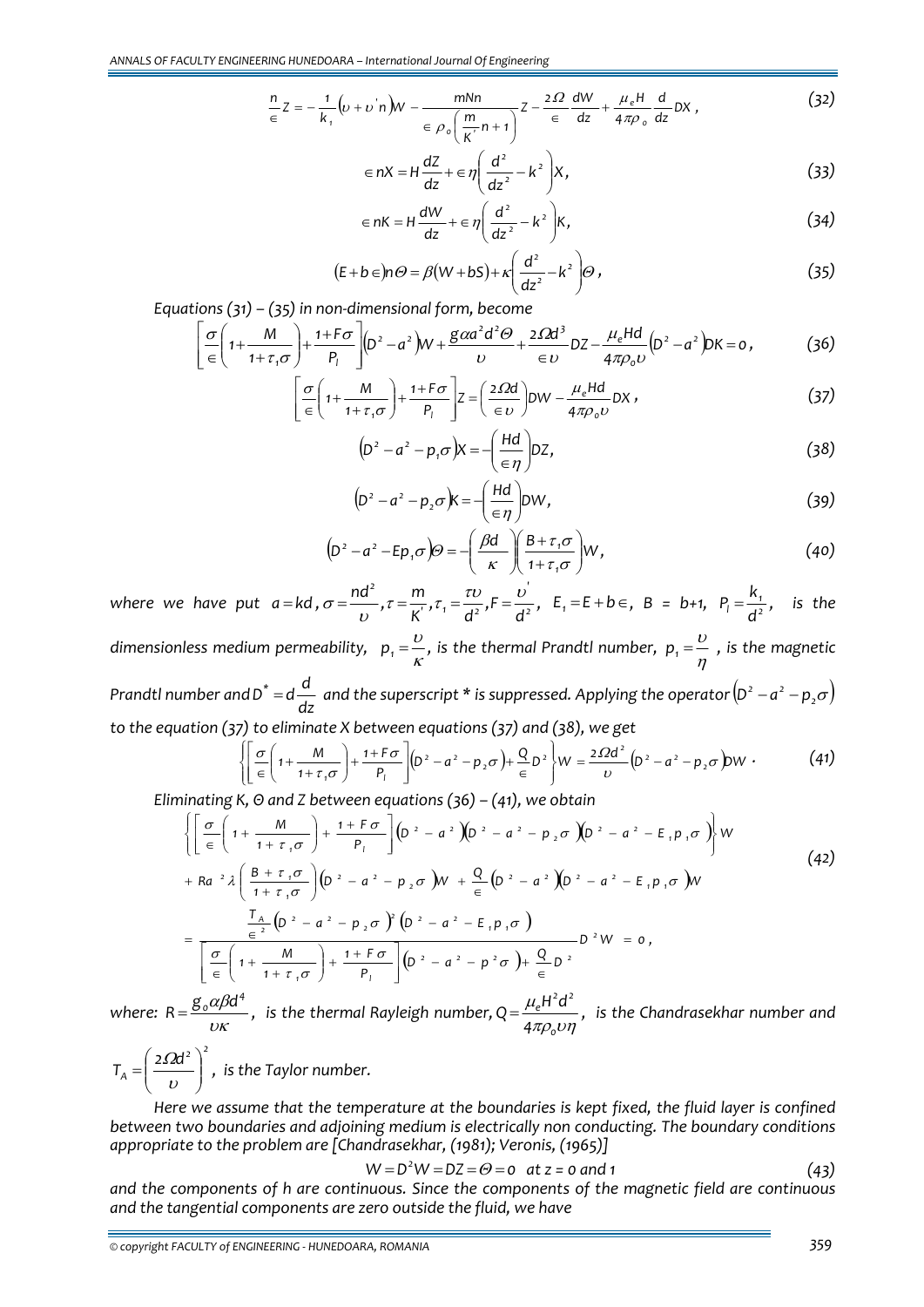$DK = 0,$  (44) on the boundaries. Using the boundary conditions (4.14) and (4.15), we can show that all the even order derivatives of W must vanish for  $z = 0$  and  $z = 1$  and hence, the proper solution of equation (4.13) *characterizing the lowest mode is*

$$
W = W_0 \sin \pi z; \quad W_0 \text{ is a constant.} \tag{45}
$$

*Substituting equation (45 in (42), we obtain the dispersion relation*

$$
R_{\scriptscriptstyle{J}}x\lambda = \frac{i\sigma_{\scriptscriptstyle{J}}}{\epsilon} I + \frac{M}{I + \tau_{\scriptscriptstyle{I}}\pi^2 i\sigma_{\scriptscriptstyle{I}}} + \frac{I + F\pi^2 i\sigma_{\scriptscriptstyle{I}}}{P} (I + x)(I + x + E_{\scriptscriptstyle{I}}p_{\scriptscriptstyle{I}} i\sigma_{\scriptscriptstyle{I}}) \frac{I + \tau_{\scriptscriptstyle{I}}\pi^2 i\sigma_{\scriptscriptstyle{I}}}{B + \tau_{\scriptscriptstyle{I}}\pi^2 i\sigma_{\scriptscriptstyle{I}}} + \frac{Q}{\epsilon} (I + x)(I + x + E_{\scriptscriptstyle{I}}p_{\scriptscriptstyle{I}} i\sigma_{\scriptscriptstyle{I}}) \frac{I + \tau_{\scriptscriptstyle{I}}\pi^2 i\sigma_{\scriptscriptstyle{I}}}{B + \tau_{\scriptscriptstyle{I}}\pi^2 i\sigma_{\scriptscriptstyle{I}}} + \frac{\frac{T_{\scriptscriptstyle{A}}}{\epsilon^2} (I + x + E_{\scriptscriptstyle{I}}p_{\scriptscriptstyle{I}} i\sigma_{\scriptscriptstyle{I}})}{\frac{i\sigma_{\scriptscriptstyle{I}}}{\epsilon} I + \frac{M}{I + \tau_{\scriptscriptstyle{I}}\pi^2 i\sigma_{\scriptscriptstyle{I}}} + \frac{I + F\pi^2 i\sigma_{\scriptscriptstyle{I}}}{P} \frac{I + \tau_{\scriptscriptstyle{I}}\pi^2 i\sigma_{\scriptscriptstyle{I}}}{B + \tau_{\scriptscriptstyle{I}}\pi^2 i\sigma_{\scriptscriptstyle{I}}},
$$
\n(46)

where  $R_1 = \frac{R}{\pi^4}$ ,  $T_{A_1} = \frac{T_A}{\pi^4}$ ,  $x = \frac{a^2}{\pi^2}$ ,  $i\sigma_1 = \frac{\sigma}{\pi^4}$ ,  $P = \pi^2 P_1$ ,  $Q_1 = \frac{Q}{\pi^4}$ . *2 4*  $A_1 = \frac{A}{\pi^4}$ ,  $T_{A_1} = \frac{A}{\pi^4}$ ,  $x = \frac{a}{\pi^2}$ ,  $i\sigma_1 = \frac{b}{\pi^4}$ ,  $P = \pi^2 P_1$ ,  $Q_1 = \frac{b}{\pi}$ π  $=\frac{R}{\pi^4}$ ,  $T_{A_1} = \frac{I_A}{\pi^4}$ ,  $x = \frac{a^2}{\pi^2}$ ,  $i\sigma_1 = \frac{\sigma}{\pi^4}$ ,  $P = \pi^2 P_1$ ,  $Q_1 = \frac{Q}{\pi^4}$ .

*Equation (46) is required dispersion relation accounting for the effect of suspended particles, magnetic field, medium permeability, variable gravity field, rotation on thermal convection in Rivlin‐ Ericksen elastico‐viscous fluid in porous medium.*

#### *STABILITY OF THE SYSTEM AND OSCILLATORY MODES*

Here we examine the possibility of oscillatory modes, if any, in Rivlin-Ericksen elastico-viscous fluid *due to the presence of suspended particles, rotation, magnetic field, viscoelasticity and variable gravity* field. Multiply equation (36) by  $W^*$  the complex conjugate of W, integrating over the range of z and *making use of equations (37)‐(70) with the help of boundary conditions (43) and (44), we obtain*

$$
\frac{\sigma}{\epsilon} \quad I + \frac{M}{I + \tau_{I}\sigma} + \frac{I + F\sigma}{P_{I}} \quad I_{I} - \frac{\mu_{e}\epsilon}{4\pi\rho_{0}} \quad \frac{I + \tau_{I}\sigma^{*}}{B + \tau_{I}\sigma} \quad (I_{2} + p_{2}\sigma^{*}I_{3}) - \frac{\alpha a^{2}\lambda g_{0}\kappa}{\nu\beta} \quad \frac{I + \tau_{I}\sigma^{*}}{B + \tau_{I}\sigma} \quad (I_{4} + E_{I}p_{I}\sigma^{*}I_{5})
$$
\n
$$
+ d^{2} \quad \frac{\sigma^{*}}{\epsilon} \quad I + \frac{M}{I + \tau_{I}\sigma} + \frac{I + F\sigma^{*}}{P_{I}} \quad I_{6} + \frac{\mu_{e}\epsilon}{4\pi\rho_{0}} \quad \frac{I + \tau_{I}\sigma^{*}}{B + \tau_{I}\sigma} \quad (I_{7} + p_{2}\sigma^{*}I_{8}) = 0,
$$
\n
$$
(47)
$$

*where*

$$
I_1 = \int_0^1 (|DW|^2 + a^2 |W|^2) dz, I_2 = \int_0^1 (|D^2 K|^2 + a^2 K^2 + 2a^2 |DK|^2) dz, I_3 = \int_0^1 (|DK|^2 + a^2 |K|^2) dz, I_4 = \int_0^1 (|D\Theta|^2 + a^2 |\Theta|^2) dz, I_5 = \int_0^1 (|D\Theta|^2 + a^2 |\Theta|^2) dz, I_6 = \int_0^1 (|Z|^2) dz, I_7 = \int_0^1 (|DX|^2 + a^2 |X|^2) dz, I_5 = \int_0^1 (|X|^2) dz
$$

The integral part I<sub>1</sub>-I<sub>8</sub> are all positive definite. Putting  $\sigma = i\sigma_i$  in equation (5.1), where  $\sigma_i$  is real *and equating the imaginary parts, we obtain*

$$
\begin{bmatrix}\n\left[ \frac{1}{e} \left( 1 + \frac{M}{1 + \tau_{i} i \sigma_{i}} \right) + \frac{F}{P_{i}} \right] \left( I_{i} - d^{2} I_{4} \right) \\
-\frac{\mu_{e} \in \eta}{4 \pi \rho_{o}} \left( \frac{1 + \tau_{i} \sigma^{*}}{B + \tau_{i} \sigma} \right) \left( \frac{\tau_{i} (B - 1)}{B^{2} + \tau_{i}^{2} \sigma_{i}^{2}} \right) I_{2} \\
+\left( \frac{B + \tau_{i}^{2} \sigma_{i}^{2}}{B^{2} + \tau_{i}^{2} \sigma_{i}^{2}} \right) p_{2} I_{3}\n\right) \\
+\frac{\alpha a^{2} \lambda g_{o} \kappa}{\omega \beta} \left[ \left( \frac{\tau_{i} (B - 1)}{B^{2} + \tau_{i}^{2} \sigma_{i}^{2}} \right) I_{4} + \left( \frac{B + \tau_{i}^{2} \sigma_{i}^{2}}{B^{2} + \tau_{i}^{2} \sigma_{i}^{2}} \right) E_{i} p_{i} I_{5} \right] d^{2} \\
+\frac{\mu_{e} \in \eta d^{2}}{4 \pi \rho_{o}} \left( \frac{\tau_{i} (B - 1)}{B^{2} + \tau_{i}^{2} i \sigma_{i}^{2}} \right) I_{6} + \left( \frac{B + \tau_{i}^{2} \sigma_{i}^{2}}{B^{2} + \tau_{i}^{2} \sigma_{i}^{2}} \right)\n\end{bmatrix} \tag{48}
$$

Equation (48) implies that  $\sigma_i = 0$  or  $\sigma_i \neq 0$  which mean that modes may be non oscillatory or *oscillatory. The oscillatory modes introduced due to presence of rotation, magnetic field, suspended particles, viscoelasticity and variable gravity field.*

#### *THE STATIONARY CONVECTION AND DISCUSSION*

*For stationary convection putting*  $\sigma = 0$ *; in equation* (46) *reduces it to* 

$$
R_{1} = \frac{1 + x}{\lambda x B} \left[ \frac{1 + x}{P} + \frac{Q_{1}}{\epsilon} + \frac{T_{A_{1}}(1 + x)P}{\{\epsilon(1 + x) + Q_{1}P\} \epsilon} \right],
$$
(49)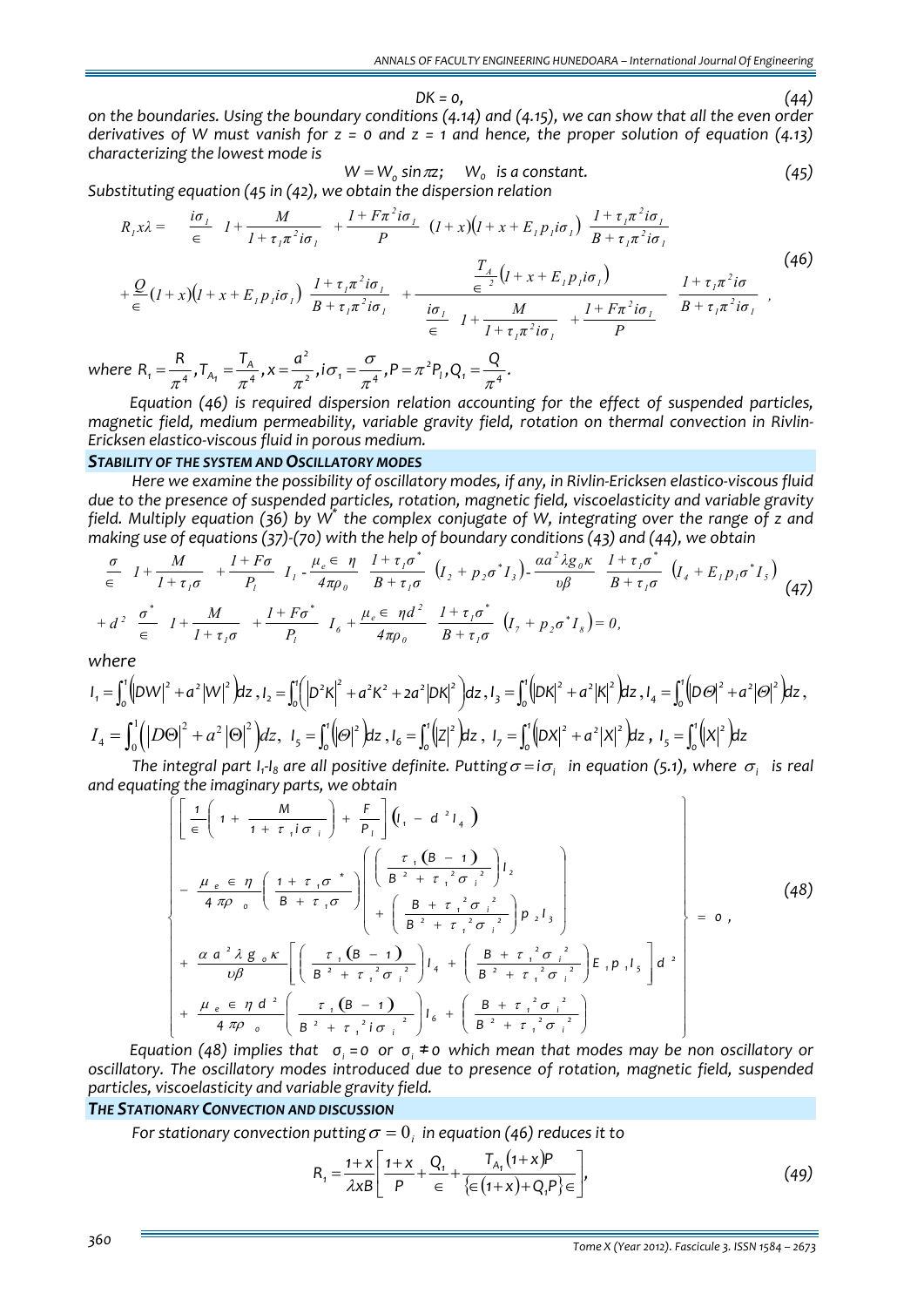*which expresses the modified Rayleigh number R1 as a function of the dimensionless wave number x and* the parameters  $T_a$ , B, P,  $Q_i$  and Rivlin-Ericksen elastico-viscous fluid behave like an ordinary Newtonian

*fluid since elastico‐viscous parameter F vanishes with σ .*

*To study the effects of suspended particles, rotation and medium permeability, we examine the behavior of 1 1 A1*  $\frac{1}{1}$   $\frac{u_1 v_1}{2}$ *dQ*  $\frac{dR_1}{dB}$ ,  $\frac{dR_1}{dT_{A_1}}$ ,  $\frac{dR_1}{dQ_1}$  and *dP dR1 analytically. Equation yields*

$$
\frac{dR_1}{dB} = \frac{1+x}{\lambda x B^2} \left[ \frac{1+x}{P} + \frac{Q_1}{\epsilon} + \frac{T_{A_1}(1+x)P}{\{\epsilon(1+x) + Q_1 P\} \epsilon} \right],
$$
(50)

*which is negative implying thereby that the effect of suspended particles is to destabilize the system* when the gravity increases upward from its value  $g_0$  (i.e.,  $\lambda$ )0). Also in fig. 2,  $R_i$  decreases with the *increase in suspended particles parameter B. Thus suspended particles have destabilizing effect, which clearly verifies the result numerically. This destabilizing effect is an agreement of the earlier work of Scanlon and Segel [14] and Rana [11]. From equation (49), we get*

$$
\frac{dR_1}{dT_{A_1}} = \frac{1+x}{\lambda xB} \left[ \frac{(1+x)P}{\left\{ \in (1+x) + Q_1 P \right\} \in} \right],
$$
\n(51)

*which shows that rotation has stabilizing effect on the system when gravity increases upwards from its* value  $g_0$  (i.e.,  $\lambda$ )0). which is an agreement with the result derived by Sharma and Rana [17] and Rana [11]. Also in fig. 3, R1 increases with the increase in  $T_A$ . Thus rotation has stabilizing effect, which clearly *verifies the result numerically.*





*Fig.2. Variation of Rayleigh number R1 with suspended*  $\frac{1}{2}$  *particles* for  $\lambda = 2$ ,  $T_{A_1} = 5$ ,  $Q_1 = 10$ ,  $\epsilon = 0.2$ ,  $P = 0.2$ , for *fixed wave numbers x = 0.2, x = 0.5 and x = 0.8.*

*From equation (49), we get*

*Fig.3. Variation of Rayleigh number R1 with rotation TA f* or  $B = 3$ ,  $\lambda = 2$ ,  $Q_1 = 10$ ,  $\epsilon = 0.2$ ,  $P = 0.2$ ,  $Q_1 = 10$ , for *fixed wave numbers x = 0.2, x = 0.5 and x = 0.8.*

$$
\frac{dR_1}{dQ_1} = \frac{1+x}{\lambda x B} \left[ \frac{1}{\epsilon} - \frac{T_{A_1}(1+x)P^2}{\{\epsilon (1+x) + Q_1 P\}^2 \epsilon} \right],
$$
\n(52)

*which implies that magnetic field stabilizes the system, if*

$$
\{ \in (1+x) + Q_1 P \}^2 \, \rangle T_{A_1} (1+x) P^2
$$

*and destabilizes the system, if*

$$
\{ \in (1+x) + Q_1 P \}^2 \langle T_{A_1} (1+x) P^2
$$

*when* gravity increases upwards from its value  $g_0$  (i.e.,  $\lambda$ )0 ), which is an agreement with the result derived by Sharma and Rana [18], Bhatia and Stiener [1] and Sharma and Sunil [16]. Also in fig. 4,  $R_1$ *increases/decreases with the increase in magnetic field parameter Q1, Hence, magnetic field has stabilizing/destabilizing effects, which clearly verify the result numerically.*

*In the absence of rotation, magnetic field has destabilizing effect on the system, when gravity increases upwards from its value*  $g_0$  *(i.e.,*  $\lambda$ )0 *).* 

*It is evident from equation (49) that*

$$
\frac{dR_1}{dP} = \frac{1+x}{\lambda xB} \left[ \frac{1}{P^2} - \frac{T_{A_1}(1+x)}{\left\{ \in (1+x) + Q_1 P \right\}^2 \in} \right],
$$
\n(53)

*From equation (53), we observe that medium permeability has destabilizing effect* when  $\{ \in (1+x)+Q_iP \}^2$   $\langle T_{A_i}(1+x)P^2 \quad$  and medium permeability has a stabilizing effect when  $\{ \in (1+x)+Q_iP_j^2 \}T_{A_1}(1+x)P^2$ , when gravity increases upwards from its value  $g_0$  (i.e.,  $\lambda$ ) ().